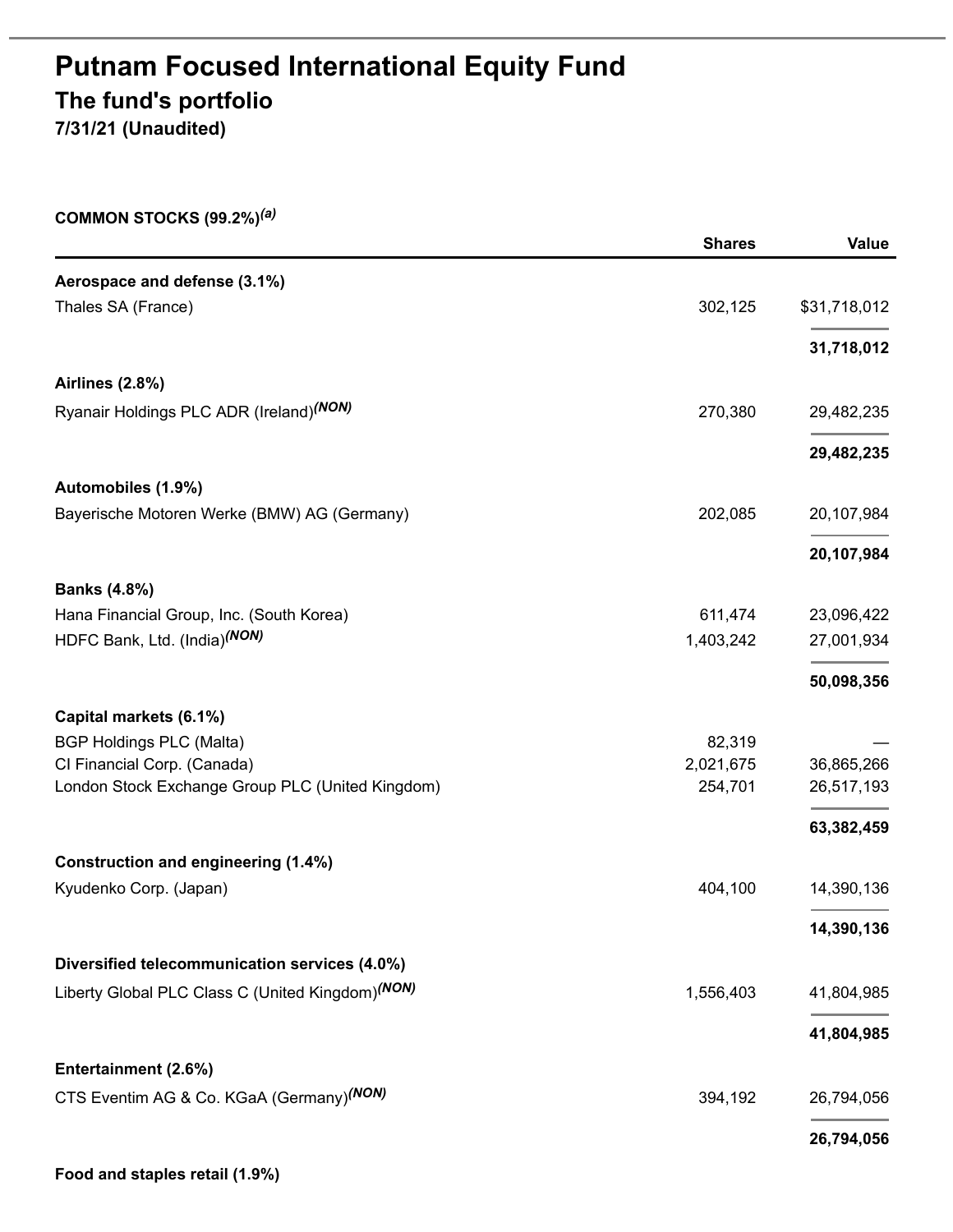| Jeronimo Martins SGPS SA (Portugal)                                                                          | 957,163   | 19,501,081   |
|--------------------------------------------------------------------------------------------------------------|-----------|--------------|
|                                                                                                              |           | 19,501,081   |
| Health-care equipment and supplies (2.4%)                                                                    |           |              |
| Koninklijke Philips NV (Netherlands)                                                                         | 545,959   | 25,186,859   |
|                                                                                                              |           | 25,186,859   |
| Household durables (6.0%)                                                                                    |           |              |
| Berkeley Group Holdings PLC (The) (United Kingdom)<br>HC Brillant Services GmbH (acquired 8/2/13, cost \$17) | 496,143   | 33,413,020   |
| (Private) (Germany) <sup>(NON)</sup> (F)(RES)                                                                | 26        | 23           |
| Sony Group Corp. (Japan)                                                                                     | 278,700   | 29,091,052   |
|                                                                                                              |           | 62,504,095   |
| Interactive media and services (4.1%)                                                                        |           |              |
| Alphabet, Inc. Class C(NON)                                                                                  | 15,706    | 42,475,621   |
|                                                                                                              |           | 42,475,621   |
| Internet and direct marketing retail (9.5%)                                                                  |           |              |
| Alibaba Group Holding, Ltd. (China) <sup>(NON)</sup>                                                         | 1,591,500 | 38,890,599   |
| JD.com, Inc. Class A (China) <sup>(NON)</sup>                                                                | 558,550   | 19,834,372   |
| Naspers, Ltd. Class N (South Africa)                                                                         | 206,018   | 39,681,447   |
|                                                                                                              |           | 98,406,418   |
| IT Services (3.6%)                                                                                           |           |              |
| Capgemini SE (France)                                                                                        | 172,054   | 37, 197, 037 |
|                                                                                                              |           | 37, 197, 037 |
| Life sciences tools and services (2.9%)                                                                      |           |              |
| ICON PLC (Ireland) <sup>(NON)</sup>                                                                          | 125,000   | 30,408,750   |
|                                                                                                              |           | 30,408,750   |
| Machinery (3.0%)                                                                                             |           |              |
| MinebeaMitsumi, Inc. (Japan)                                                                                 | 1,167,600 | 31,506,450   |
|                                                                                                              |           | 31,506,450   |
| Media (3.3%)                                                                                                 |           |              |
| Cogeco Communications, Inc. (Canada)                                                                         | 362,902   | 34,361,665   |
|                                                                                                              |           | 34,361,665   |
| Oil, gas, and consumable fuels (1.9%)                                                                        |           |              |
| Reliance Industries, Ltd. (India)                                                                            | 711,346   | 19,500,459   |
|                                                                                                              |           | 19,500,459   |
| Personal products (3.4%)                                                                                     |           |              |
| Unilever PLC (United Kingdom)                                                                                | 617,175   | 35,610,341   |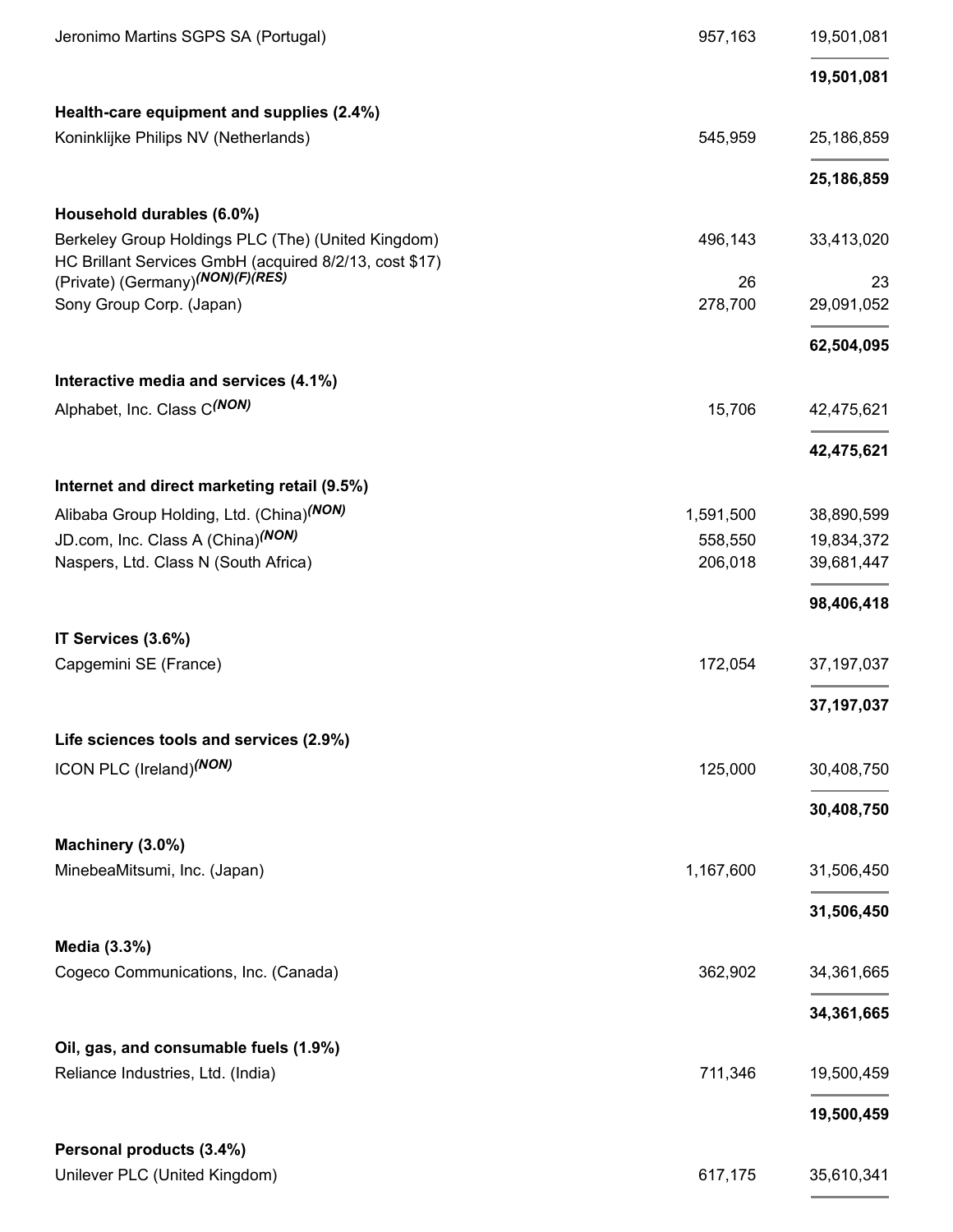|                                                       |           | 35,610,341      |
|-------------------------------------------------------|-----------|-----------------|
| Pharmaceuticals (6.8%)                                |           |                 |
| AstraZeneca PLC (United Kingdom)                      | 350,731   | 40,307,856      |
| Bayer AG (Germany)                                    | 510,245   | 30,439,424      |
|                                                       |           | 70,747,280      |
| Professional services (3.1%)                          |           |                 |
| Thomson Reuters Corp. (Canada)                        | 306,003   | 32,425,134      |
|                                                       |           | 32,425,134      |
| Semiconductors and semiconductor equipment (7.2%)     |           |                 |
| Sino-American Silicon Products, Inc. (Taiwan)         | 3,488,000 | 23,717,124      |
| Taiwan Semiconductor Manufacturing Co., Ltd. (Taiwan) | 2,449,000 | 50,994,423      |
|                                                       |           | 74,711,547      |
| <b>Software (3.5%)</b>                                |           |                 |
| Constellation Software, Inc. (Canada)                 | 22,416    | 35,906,386      |
|                                                       |           | 35,906,386      |
| Technology hardware, storage, and peripherals (2.8%)  |           |                 |
| Samsung Electronics Co., Ltd. (South Korea)           | 422,075   | 28,863,217      |
|                                                       |           | 28,863,217      |
| Thrifts and mortgage finance (1.5%)                   |           |                 |
| Home Capital Group, Inc. (Canada) <sup>(NON)</sup>    | 507,841   | 15,814,061      |
|                                                       |           | 15,814,061      |
| Trading companies and distributors (2.7%)             |           |                 |
| ITOCHU Corp. (Japan)                                  | 944,800   | 28, 148, 285    |
|                                                       |           | 28,148,285      |
| Wireless telecommunication services (2.9%)            |           |                 |
| SK Telecom Co., Ltd. (South Korea)                    | 113,215   | 29,631,332      |
|                                                       |           | 29,631,332      |
| Total common stocks (cost \$980,367,369)              |           | \$1,030,684,241 |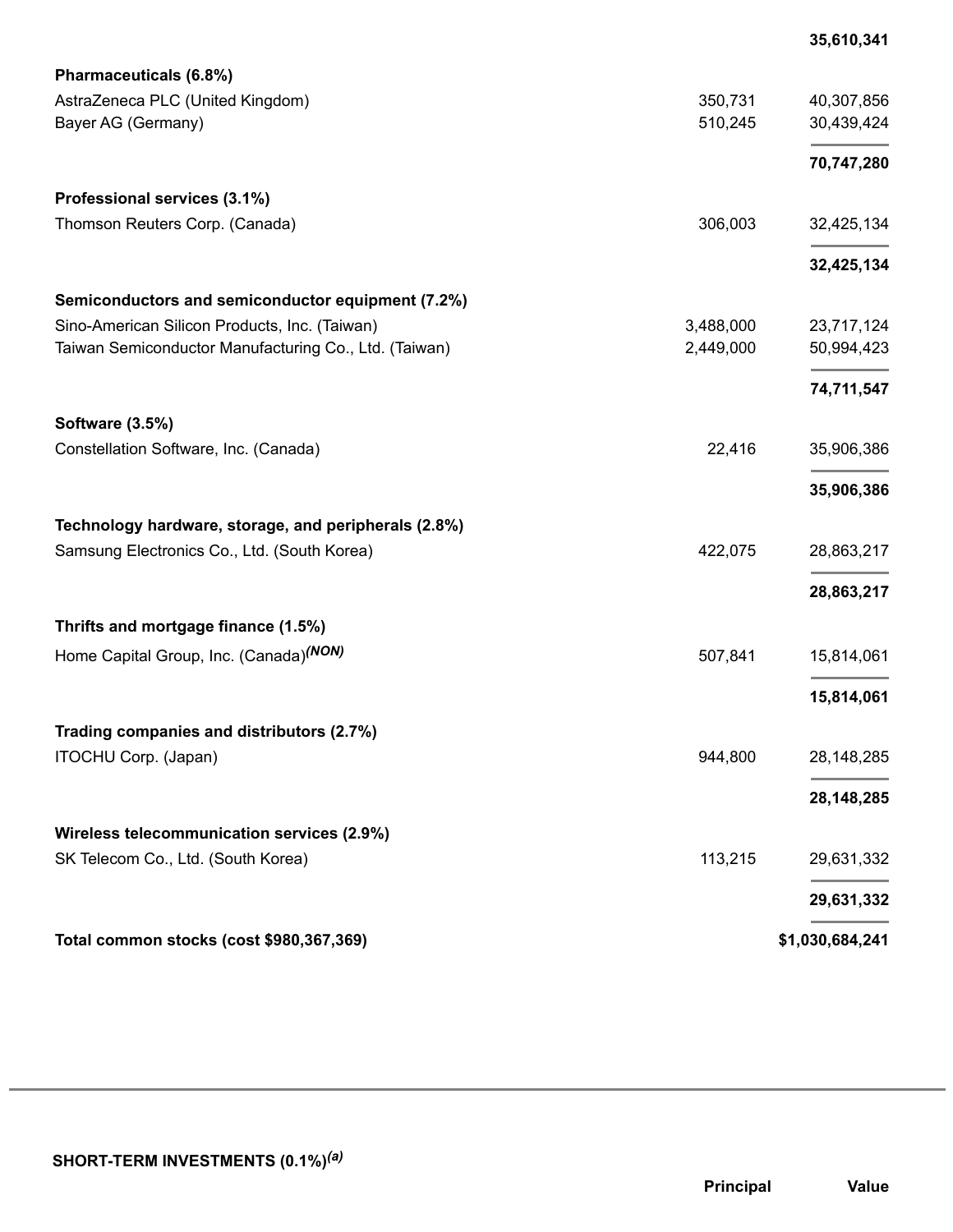|                                                                       |               | amount/<br>shares |                 |
|-----------------------------------------------------------------------|---------------|-------------------|-----------------|
| Putnam Short Term Investment Fund Class P 0.09% (AFF)                 | <b>Shares</b> | 254,681           | \$254,681       |
| U.S. Treasury Cash Management Bills 0.047%, 10/19/21 <sup>(SEG)</sup> |               | \$1,200,000       | 1,199,857       |
| Total short-term investments (cost \$1,454,559)                       |               |                   | \$1,454,538     |
| <b>TOTAL INVESTMENTS</b>                                              |               |                   |                 |
| Total investments (cost \$981,821,928)                                |               |                   | \$1,032,138,779 |

### **FUTURES CONTRACTS OUTSTANDING at 7/31/21 (Unaudited)**

|                                | <b>Number of</b><br>contracts | <b>Notional</b><br>amount | Value       | <b>Expiration</b><br>date | <b>Unrealized</b><br>appreciation/<br>(depreciation) |
|--------------------------------|-------------------------------|---------------------------|-------------|---------------------------|------------------------------------------------------|
| MSCI EAFE Index (Long)         | 21                            | \$2,437,142               | \$2,435,370 | Sep-21                    | \$1,847                                              |
| <b>Unrealized appreciation</b> |                               |                           |             |                           | 1,847                                                |
| Unrealized (depreciation)      |                               |                           |             |                           |                                                      |
| <b>Total</b>                   |                               |                           |             |                           | \$1,847                                              |

### *Key to holding's abbreviations*

ADR American Depository Receipts: represents ownership of foreign securities on deposit with a custodian bank

## **Notes to the fund's portfolio**

Unless noted otherwise, the notes to the fund's portfolio are for the close of the fund's reporting period, which ran from November 1, 2020 through July 31, 2021 (the reporting period). Prior to April 1, 2021, the name of the fund was Putnam Global Equity Fund. Within the following notes to the portfolio, references to "Putnam Management" represent Putnam Investment Management, LLC, the fund's manager, an indirect wholly-owned subsidiary of Putnam Investments, LLC, references to "ASC 820" represent Accounting Standards Codification 820 *Fair Value Measurements and Disclosures* and references to "OTC", if any, represent over-the-counter.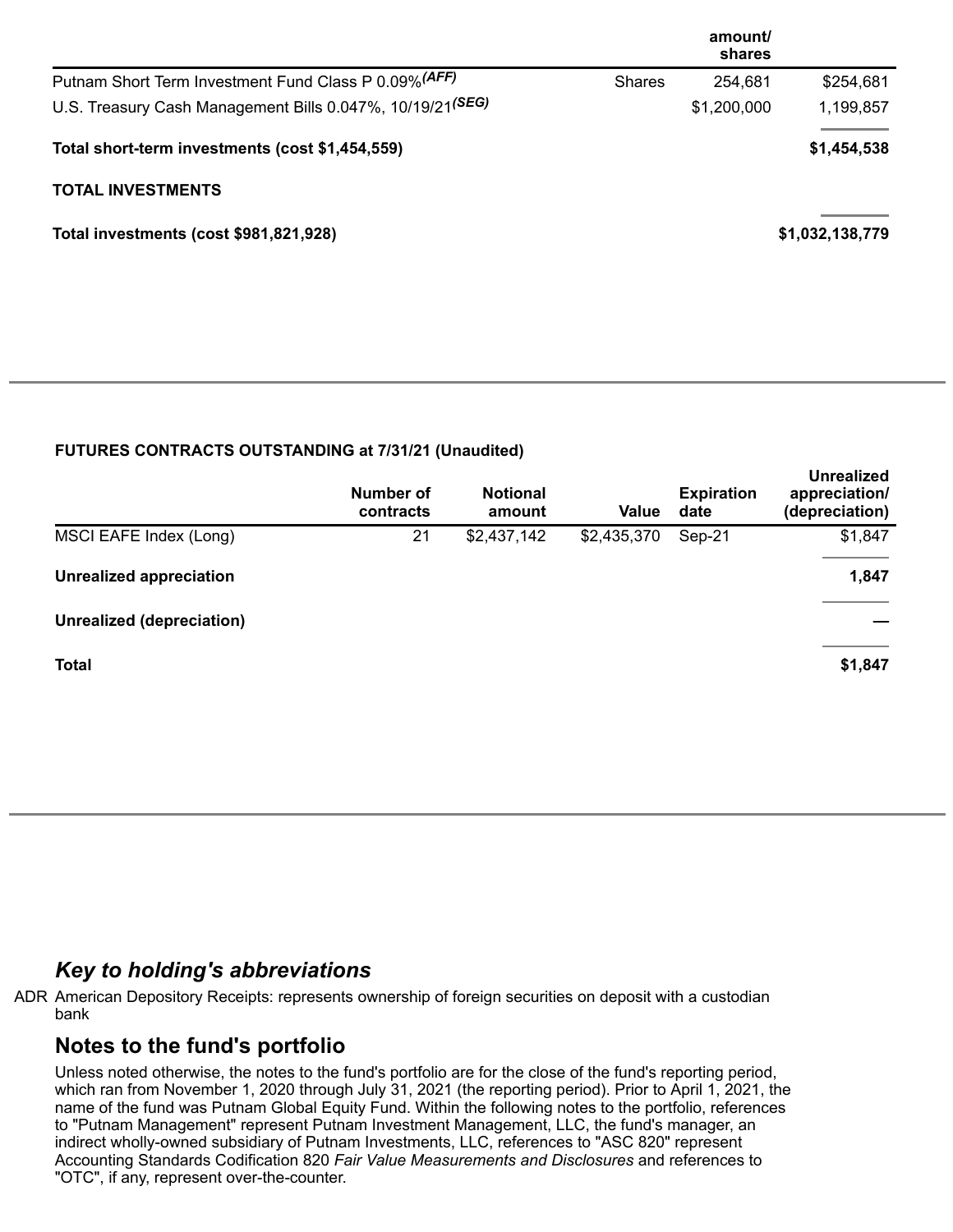- *(a)* Percentages indicated are based on net assets of \$1,038,739,180.
- *(NON)* This security is non-income-producing.
- *(RES)* This security is restricted with regard to public resale. The total fair value of this security and any other restricted securities (excluding 144A securities), if any, held at the close of the reporting period was \$23, or less than 0.1% of net assets.
- *(AFF)* Affiliated company. For investments in Putnam Short Term Investment Fund, the rate quoted in the security description is the annualized 7-day yield of the fund at the close of the reporting period. Transactions during the period with any company which is under common ownership or control were as follows:

| Name of affiliate                         | <b>Fair value</b><br>as of<br>10/31/20 | <b>Purchase</b><br>cost | proceeds                                | Sale Investment<br>income | <b>Shares</b><br>outstanding<br>and fair<br>value as of<br>7/31/21 |
|-------------------------------------------|----------------------------------------|-------------------------|-----------------------------------------|---------------------------|--------------------------------------------------------------------|
| <b>Short-term investments</b>             |                                        |                         |                                         |                           |                                                                    |
| Putnam Cash Collateral Pool,<br>$LLC^*$ # |                                        |                         | \$5,643,375 \$126,458,210 \$132,101,585 | \$5.848                   | $s-$                                                               |
| Putnam Short Term Investment<br>Fund**    | 12.776.828                             | 376,746,511             | 389,268,658                             | 12.593                    | 254,681                                                            |

**Total Short-term investments \$18,420,203 \$503,204,721 \$521,370,243 \$18,441 \$254,681**

\* The fund may lend securities, through its agent, to qualified borrowers in order to earn additional income. The loans are collateralized by cash in an amount at least equal to the fair value of the securities loaned. The fair value of securities loaned is determined daily and any additional required collateral is allocated to the fund on the next business day. The remaining maturities of the securities lending transactions are considered overnight and continuous. The risk of borrower default will be borne by the fund's agent; the fund will bear the risk of loss with respect to the investment of the cash collateral. The fund receives cash collateral, which is invested in Putnam Cash Collateral Pool, LLC, a limited liability company managed by an affiliate of Putnam Management. Investments in Putnam Cash Collateral Pool, LLC are valued at its closing net asset value each business day. There are no management fees charged to Putnam Cash Collateral Pool, LLC and there were no realized or unrealized gains or losses during the period.

# At the close of the reporting period, the fund did not have any securities on loan.

\*\* Management fees charged to Putnam Short Term Investment Fund have been waived by Putnam Management. There were no realized or unrealized gains or losses during the period.

- *(SEG)* This security, in part or in entirety, was pledged and segregated with the broker to cover margin requirements for futures contracts at the close of the reporting period. Collateral at period end totaled \$621,938.
	- *(F)* This security is valued by Putnam Management at fair value following procedures approved by the Trustees. Securities are classified as Level 3 for ASC 820 based on the securities' valuation inputs. At the close of the reporting period, fair value pricing was also used for certain foreign securities in the portfolio.

Unless otherwise noted, the rates quoted in Short-term investments security descriptions represent the weighted average yield to maturity.

The dates shown on debt obligations are the original maturity dates.

#### **DIVERSIFICATION BY COUNTRY**

Distribution of investments by country of risk at the close of the reporting period, excluding collateral received, if any (as a percentage of Portfolio Value):

| United Kingdom | 17.2% |
|----------------|-------|
| Canada         | 15.1  |
| Japan          | 10.0  |
| South Korea    | 7.9   |
| Germany        | 7.5   |
| Taiwan         | 7.2   |
| France         | 6.7   |
| Ireland        | 5.8   |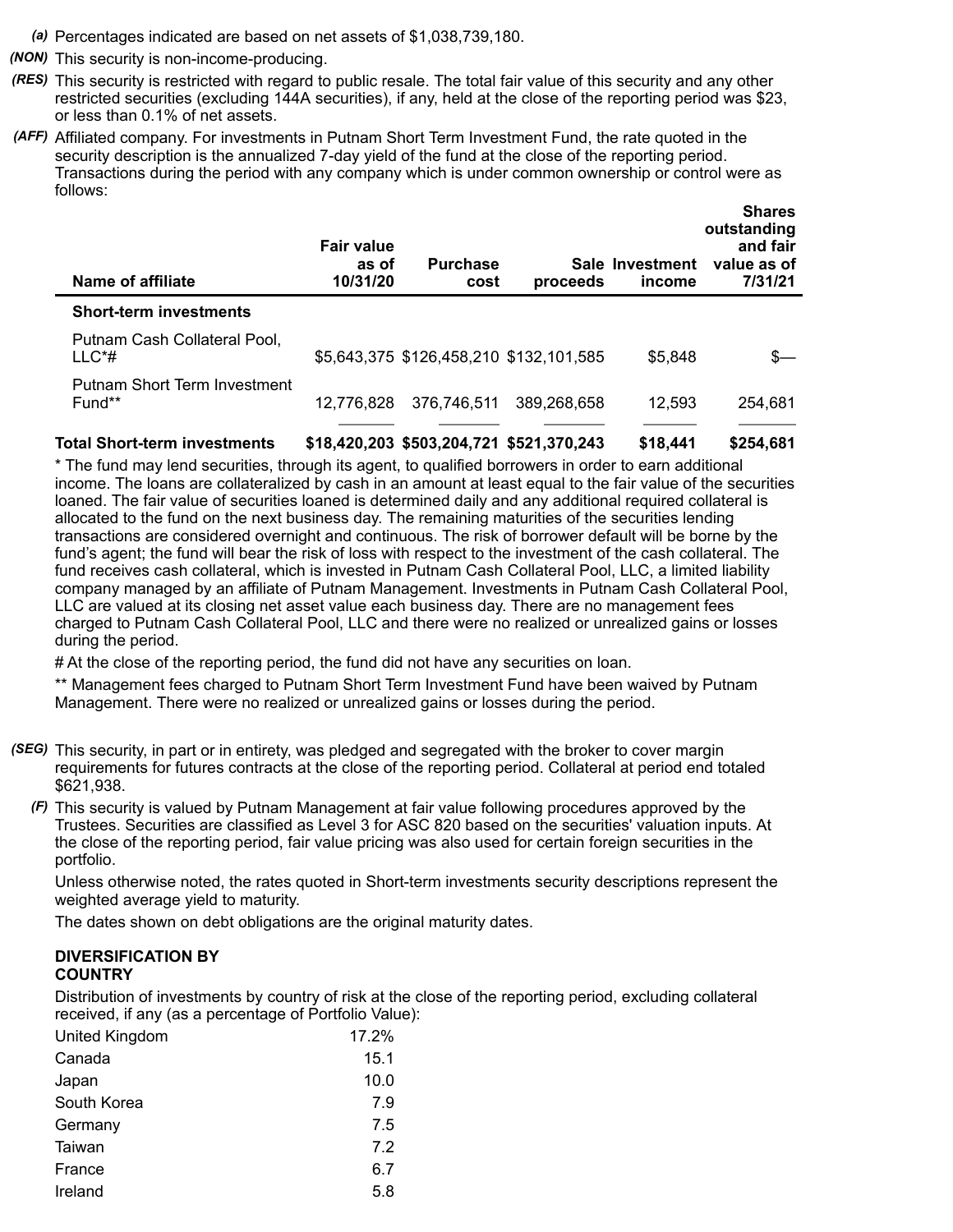| China                | 5.7       |
|----------------------|-----------|
| India                | 4.5       |
| <b>United States</b> | 4.3       |
| South Africa         | 3.8       |
| <b>Netherlands</b>   | 2.4       |
| Portugal             | 1.9       |
| <b>Total</b>         | $100.0\%$ |

**Security valuation:** Portfolio securities and other investments are valued using policies and procedures adopted by the Board of Trustees. The Trustees have formed a Pricing Committee to oversee the implementation of these procedures and have delegated responsibility for valuing the fund's assets in accordance with these procedures to Putnam Management. Putnam Management has established an internal Valuation Committee that is responsible for making fair value determinations, evaluating the effectiveness of the pricing policies of the fund and reporting to the Pricing Committee.

Investments for which market quotations are readily available are valued at the last reported sales price on their principal exchange, or official closing price for certain markets, and are classified as Level 1 securities under ASC 820. If no sales are reported, as in the case of some securities that are traded OTC, a security is valued at its last reported bid price and is generally categorized as a Level 2 security.

Investments in open-end investment companies (excluding exchange-traded funds), if any, which can be classified as Level 1 or Level 2 securities, are valued based on their net asset value. The net asset value of such investment companies equals the total value of their assets less their liabilities and divided by the number of their outstanding shares.

Market quotations are not considered to be readily available for certain debt obligations (including shortterm investments with remaining maturities of 60 days or less) and other investments; such investments are valued on the basis of valuations furnished by an independent pricing service approved by the Trustees or dealers selected by Putnam Management. Such services or dealers determine valuations for normal institutional-size trading units of such securities using methods based on market transactions for comparable securities and various relationships, generally recognized by institutional traders, between securities (which consider such factors as security prices, yields, maturities and ratings). These securities will generally be categorized as Level 2.

Many securities markets and exchanges outside the U.S. close prior to the scheduled close of the New York Stock Exchange and therefore the closing prices for securities in such markets or on such exchanges may not fully reflect events that occur after such close but before the scheduled close of the New York Stock Exchange. Accordingly, on certain days, the fund will fair value certain foreign equity securities taking into account multiple factors including movements in the U.S. securities markets, currency valuations and comparisons to the valuation of American Depository Receipts, exchange-traded funds and futures contracts. The foreign equity securities, which would generally be classified as Level 1 securities, will be transferred to Level 2 of the fair value hierarchy when they are valued at fair value. The number of days on which fair value prices will be used will depend on market activity and it is possible that fair value prices will be used by the fund to a significant extent. At the close of the reporting period, fair value pricing was used for certain foreign securities in the portfolio. Securities quoted in foreign currencies, if any, are translated into U.S. dollars at the current exchange rate.

To the extent a pricing service or dealer is unable to value a security or provides a valuation that Putnam Management does not believe accurately reflects the security's fair value, the security will be valued at fair value by Putnam Management in accordance with policies and procedures approved by the Trustees. Certain investments, including certain restricted and illiquid securities and derivatives, are also valued at fair value following procedures approved by the Trustees. These valuations consider such factors as significant market or specific security events such as interest rate or credit quality changes, various relationships with other securities, discount rates, U.S. Treasury, U.S. swap and credit yields, index levels, convexity exposures, recovery rates, sales and other multiples and resale restrictions. These securities are classified as Level 2 or as Level 3 depending on the priority of the significant inputs.

To assess the continuing appropriateness of fair valuations, the Valuation Committee reviews and affirms the reasonableness of such valuations on a regular basis after considering all relevant information that is reasonably available. Such valuations and procedures are reviewed periodically by the Trustees. The fair value of securities is generally determined as the amount that the fund could reasonably expect to realize from an orderly disposition of such securities over a reasonable period of time. By its nature, a fair value price is a good faith estimate of the value of a security in a current sale and does not reflect an actual market price, which may be different by a material amount.

**Futures contracts:** The fund used futures contracts to equitize cash.

The potential risk to the fund is that the change in value of futures contracts may not correspond to the change in value of the hedged instruments. In addition, losses may arise from changes in the value of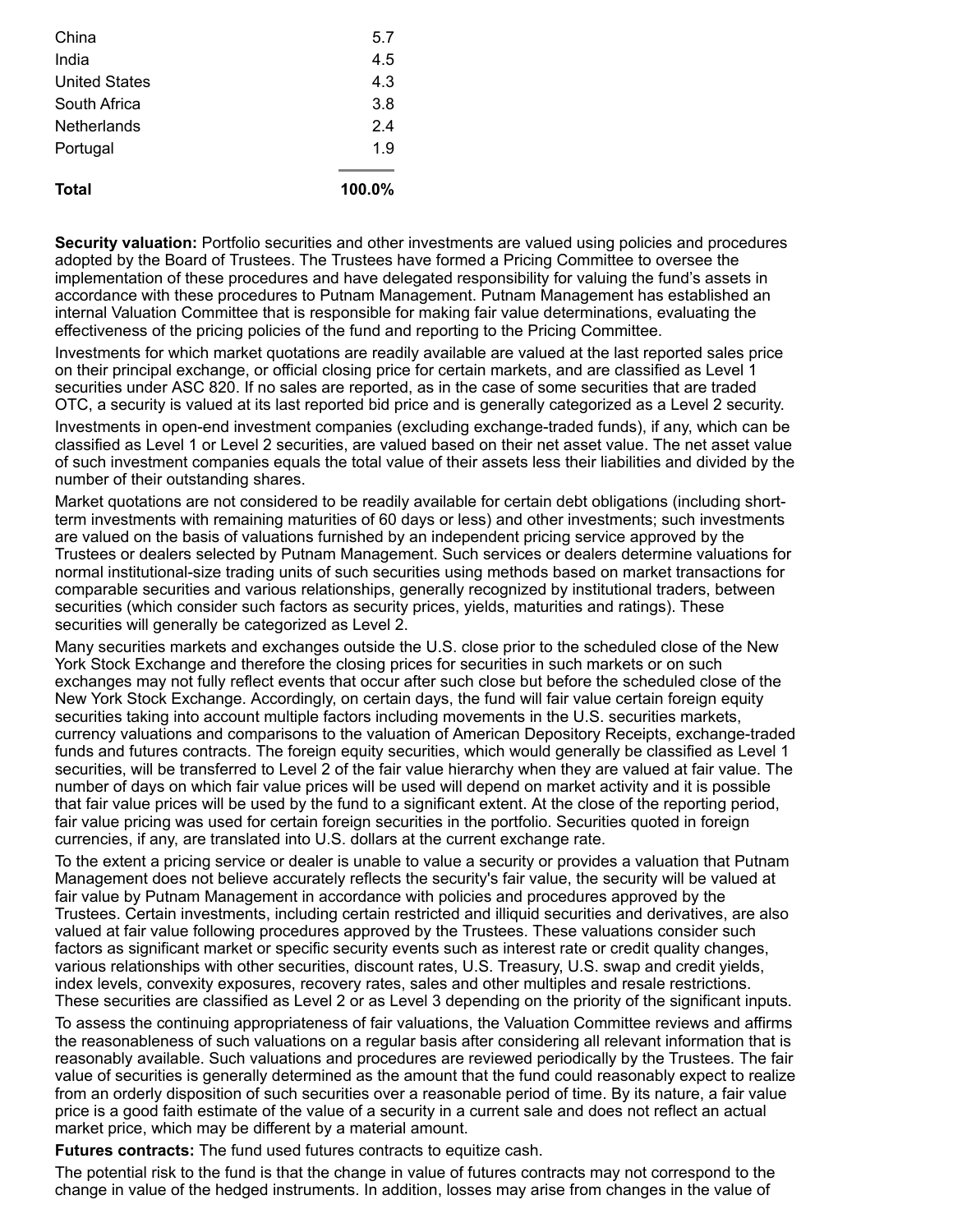the underlying instruments, if there is an illiquid secondary market for the contracts, if interest or exchange rates move unexpectedly or if the counterparty to the contract is unable to perform. With futures, there is minimal counterparty credit risk to the fund since futures are exchange traded and the exchange's clearinghouse, as counterparty to all exchange traded futures, guarantees the futures against default. When the contract is closed, the fund records a realized gain or loss equal to the difference between the value of the contract at the time it was opened and the value at the time it was closed.

Futures contracts are valued at the quoted daily settlement prices established by the exchange on which they trade. The fund and the broker agree to exchange an amount of cash equal to the daily fluctuation in the value of the futures contract. Such receipts or payments are known as"variation margin".

For the fund's average number of futures contracts, see the appropriate table at the end of these footnotes.

ASC 820 establishes a three-level hierarchy for disclosure of fair value measurements. The valuation hierarchy is based upon the transparency of inputs to the valuation of the fund's investments. The three levels are defined as follows:

**Level 1:** Valuations based on quoted prices for identical securities in active markets.

**Level 2:** Valuations based on quoted prices in markets that are not active or for which all significant inputs are observable, either directly or indirectly.

**Level 3:** Valuations based on inputs that are unobservable and significant to the fair value measurement. The following is a summary of the inputs used to value the fund's net assets as of the close of the reporting period:

| <b>Investments in securities:</b> | <b>Valuation inputs</b> |               |               |  |
|-----------------------------------|-------------------------|---------------|---------------|--|
|                                   | Level 1                 | Level 2       | Level 3       |  |
| <b>Common stocks*:</b>            |                         |               |               |  |
| Communication services            | \$145,436,327           | \$29,631,332  | $\frac{2}{2}$ |  |
| Consumer discretionary            | 93,202,451              | 87,816,023    | 23            |  |
| Consumer staples                  | 55, 111, 422            |               |               |  |
| Energy                            |                         | 19,500,459    |               |  |
| Financials                        | 79,196,520              | 50,098,356    |               |  |
| Health care                       | 126,342,889             |               |               |  |
| Industrials                       | 93,625,381              | 74,044,871    |               |  |
| Information technology            | 73,103,423              | 103,574,764   |               |  |
| <b>Total common stocks</b>        | 666,018,413             | 364,665,805   | 23            |  |
| Short-term investments            |                         | 1,454,538     |               |  |
| <b>Totals by level</b>            | \$666,018,413           | \$366,120,343 | \$23          |  |

| <b>Other financial instruments:</b> | <b>Valuation inputs</b> |         |         |  |
|-------------------------------------|-------------------------|---------|---------|--|
|                                     | Level 1                 | Level 2 | Level 3 |  |
| <b>Futures contracts</b>            | \$1,847                 |         |         |  |
| <b>Totals by level</b>              | \$1,847                 |         |         |  |

\* Common stock classifications are presented at the sector level, which may differ from the fund's portfolio presentation.